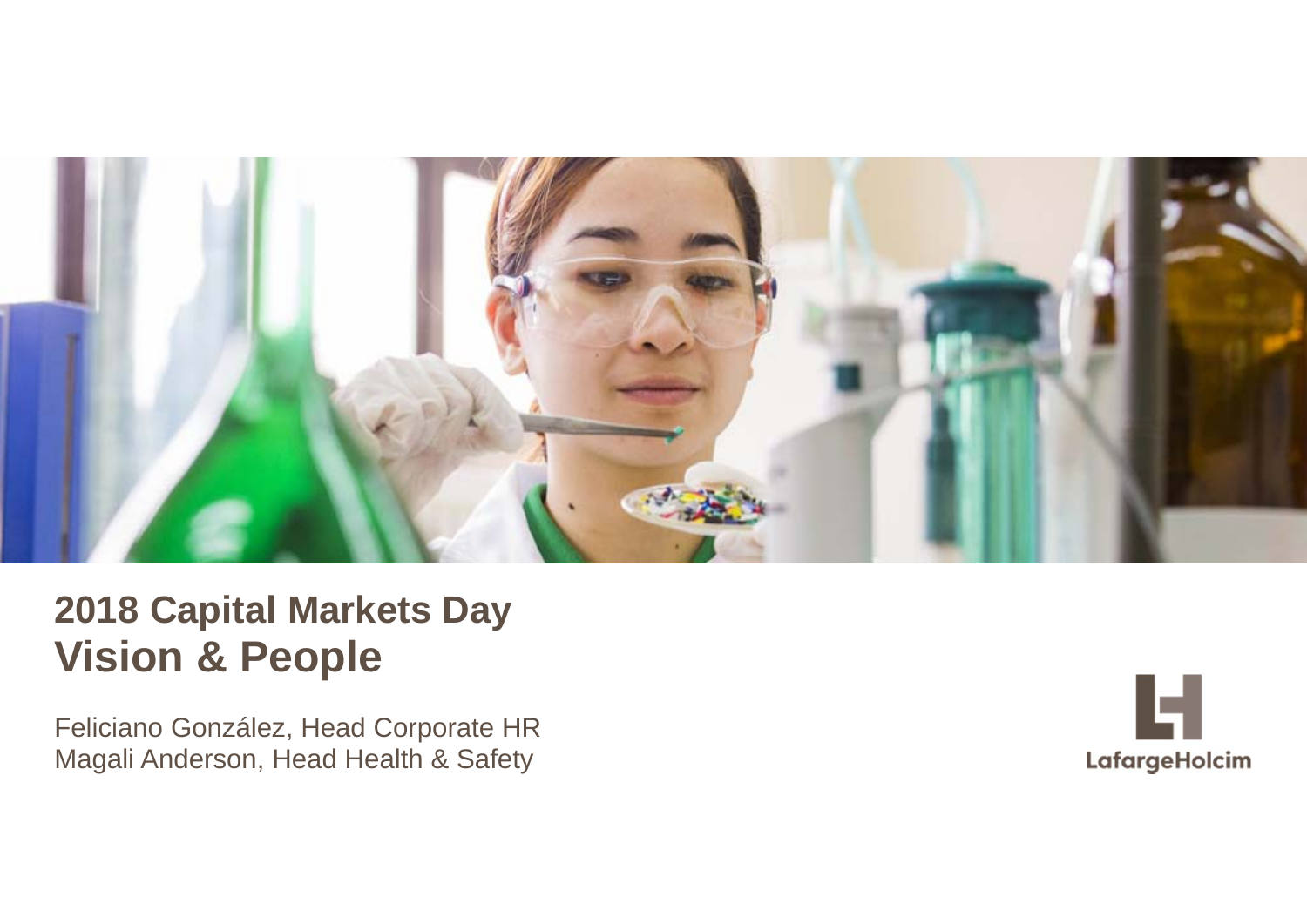#### $\mathbf{F}$  Lafarge Holcim

# **Vision & People Creating a performance oriented organization**

#### ›**New operating model and leadership team established**

- › Country focused, corporate light operating model in place
- › Countries empowered and accountable

#### › **Performance management culture**

- › New performance management system rolled out globally
- › Aligned incentive system from CEO to local business segment leader

#### ›**Developing talents**

- › Completed first course of new business school "Building for Growth" for top 200 Senior Leaders
- › Greater emphasis on empowering local talents



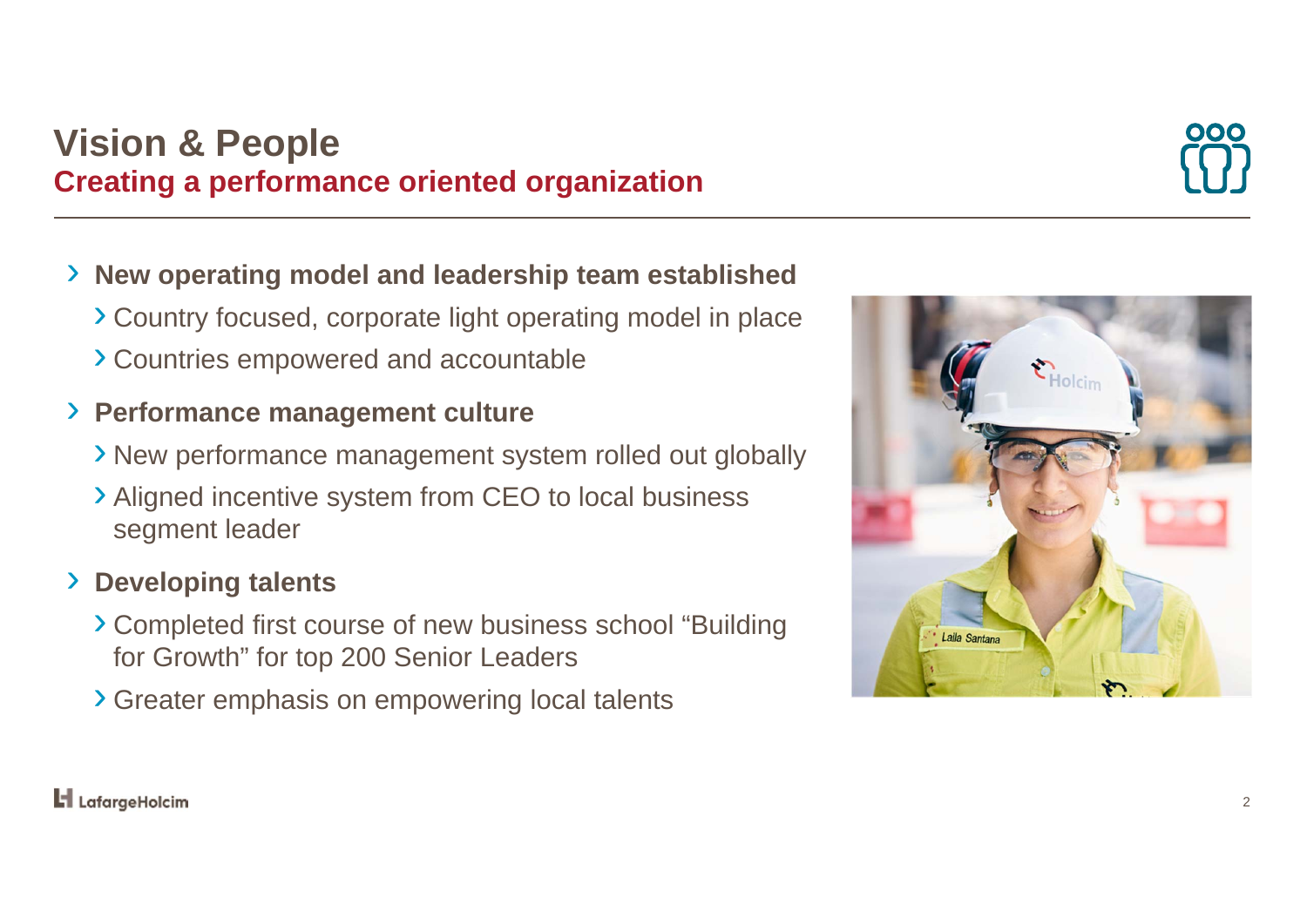### **Performance CultureCreating a performance oriented organization**



- › New Strategy measured on 4 KPIs of Growth, EBITDA, Cash Conversion and Return on Invested **Capital**
- › Performance management fully aligned to 4 KPIs
- › Aligned incentive system from CEO to local business segment leader
- ›Benchmark the performance
- › Countries empowered and accountable

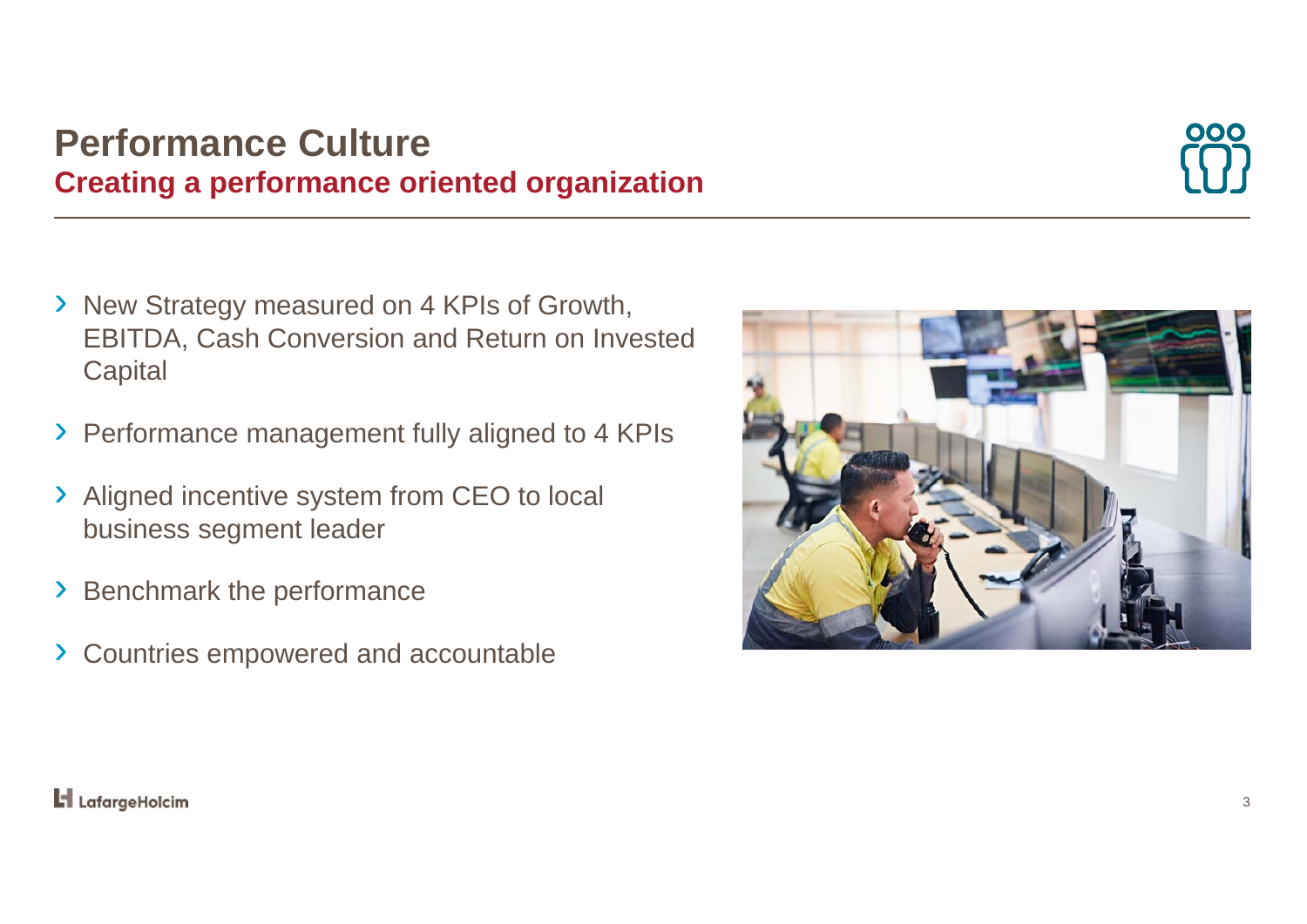### **Talent Development Developing senior leaders around the new Strategy**





- ◆ 200 senior leaders (CEOs, GMs, Country Managers, Segment Leaders, Functional Heads) completed the training in 2018
- Tailor-made business cases Strategy, Performance and Leadership - based on LH business challenges
- $\checkmark$  Full involvement of the Executive Committee of LafargeHolcim
- Training of next 150 top talents early 2019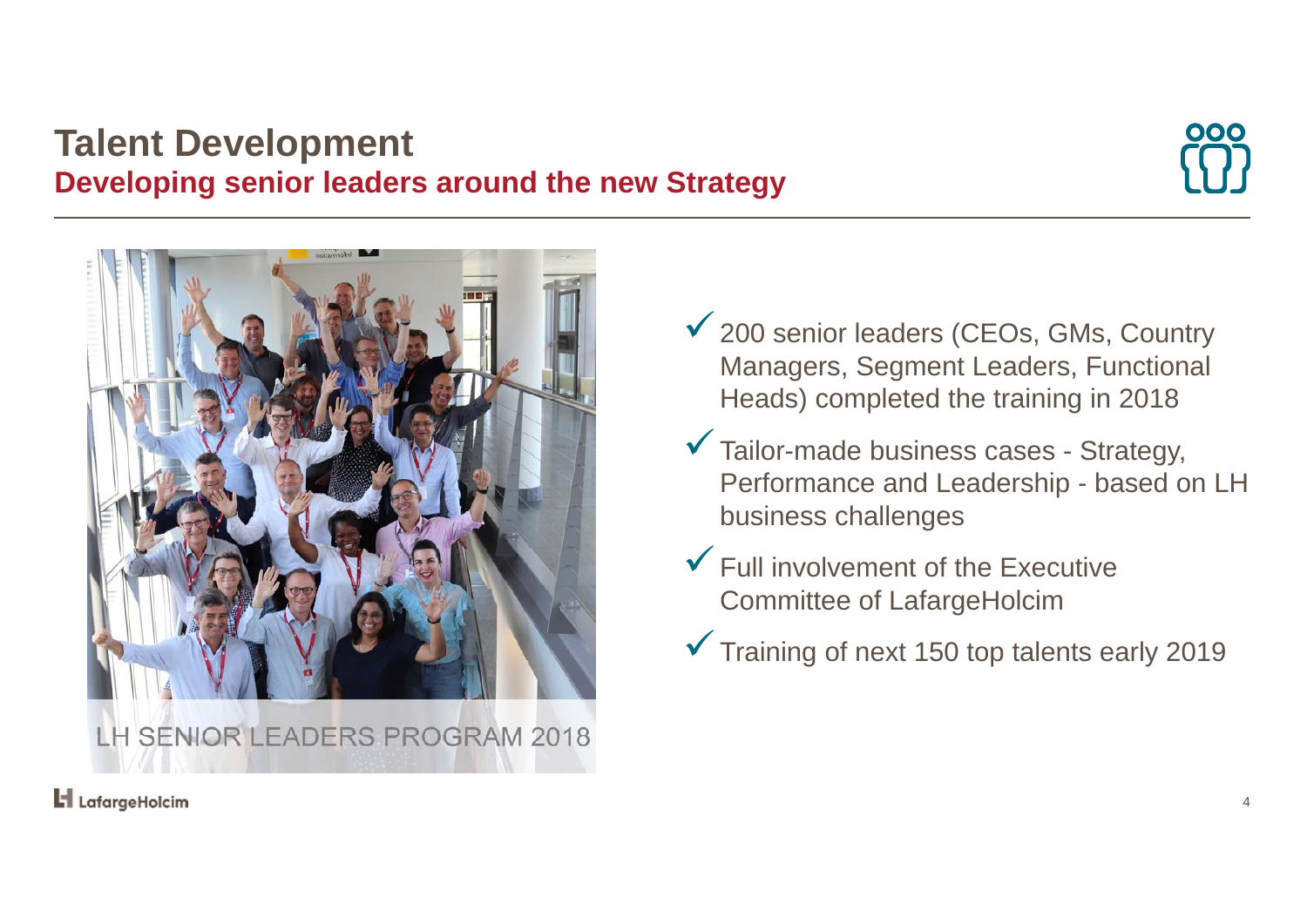## **Minimum Control Standards Integrity at core of LafargeHolcim values**





- Minimum control standards newly implemented in order to strengthen compliance and good business conduct
- $\checkmark$  Set of 60 mandatory controls over Financial reporting, Compliance, Health & Safety, Security, HR and IT, BoD secretarial requirements, statutory financial statements and personal data protection
- $\checkmark$  Zero tolerance to non-compliance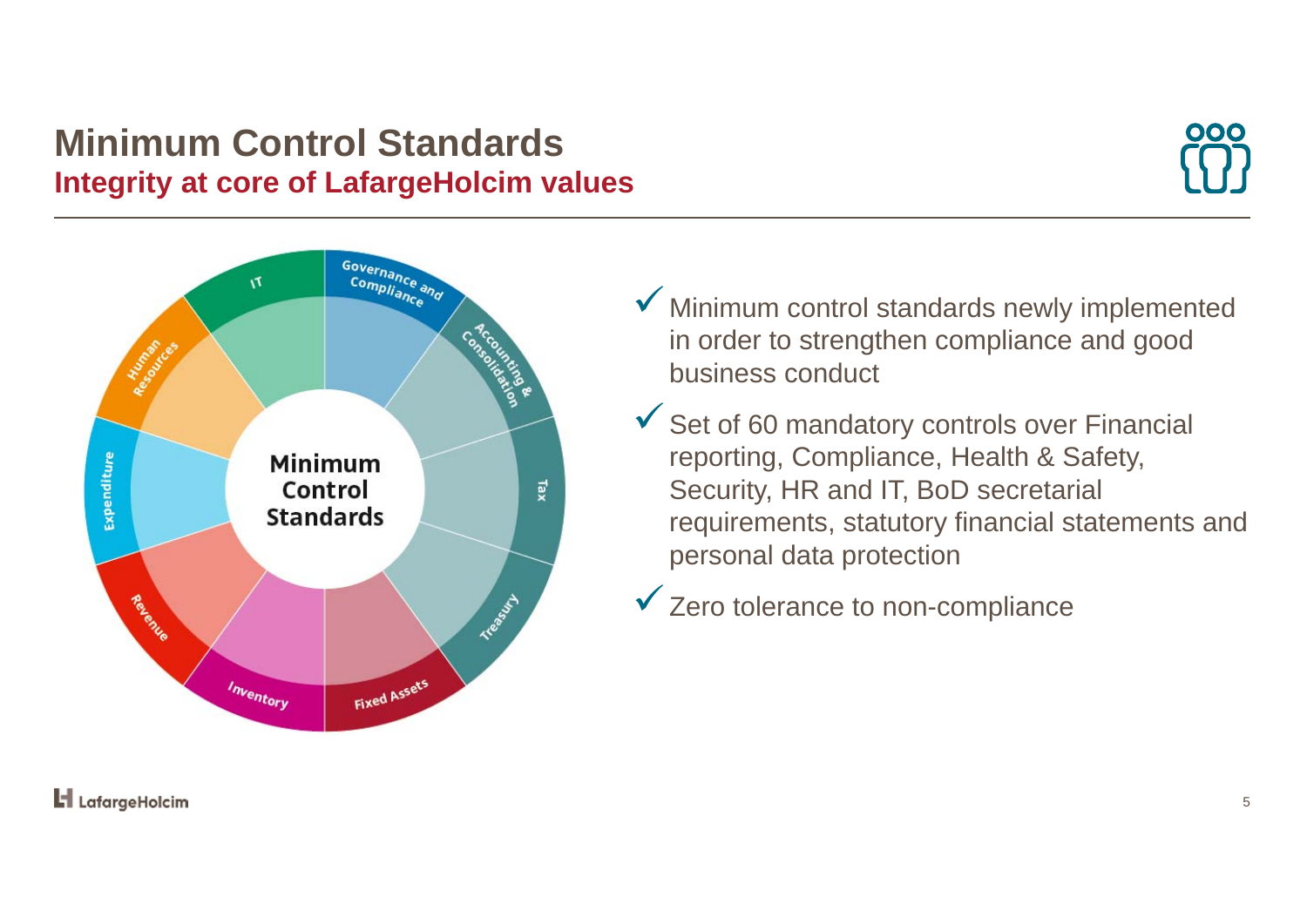#### **Health & Safety Transforming Ambition "Zero" into Action**





- Effective execution One team, One program
- Make it lean and focus on Top 5 risks
- Operational Discipline Process Safety and Maintenance
- $\checkmark$  Targeted communications to workers
- $\checkmark$  Global monitoring on a monthly basis
- $\checkmark$  H&S targets part of incentive system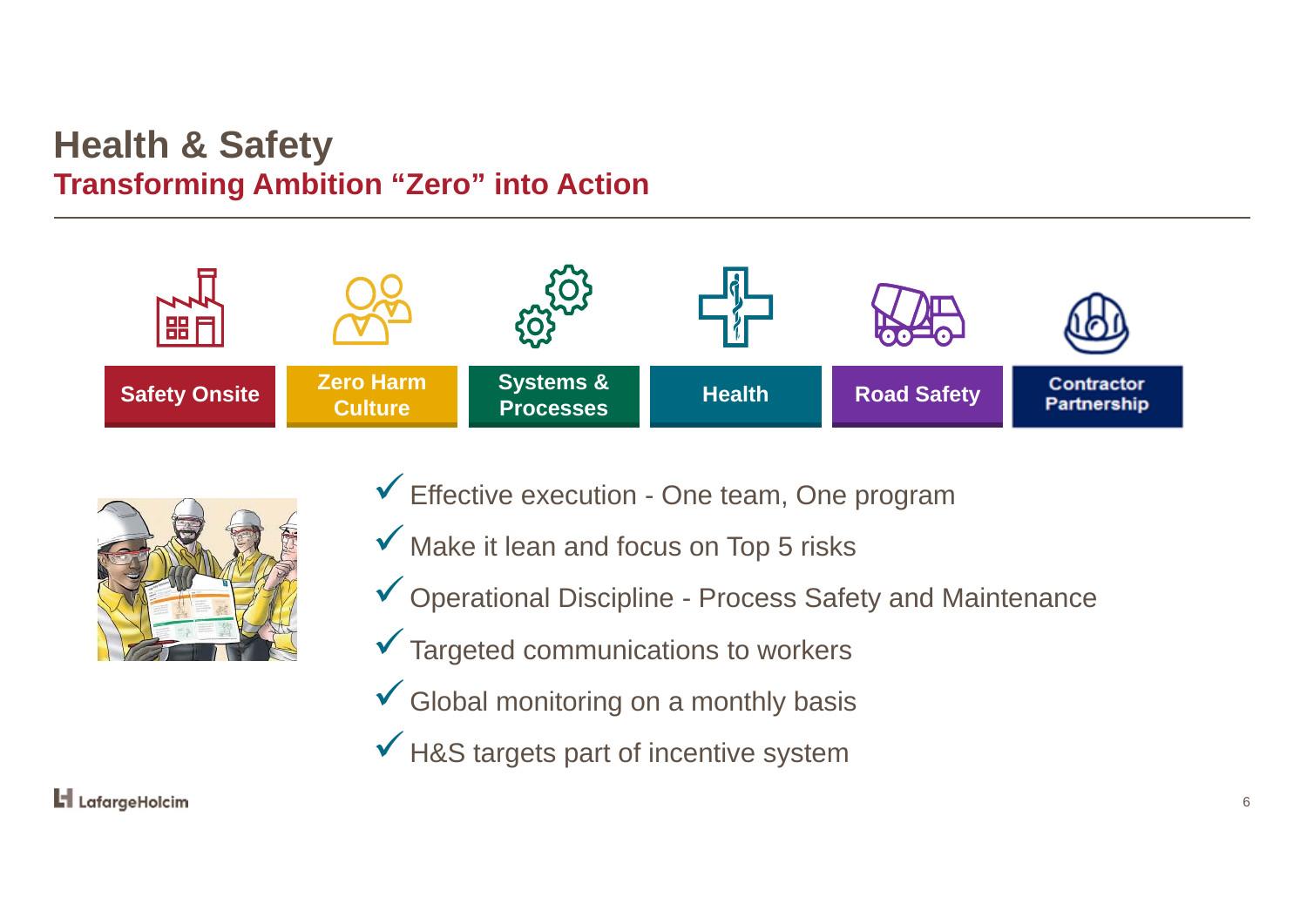### **Health & Safety Towards ZERO**





#### **Li** LafargeHolcim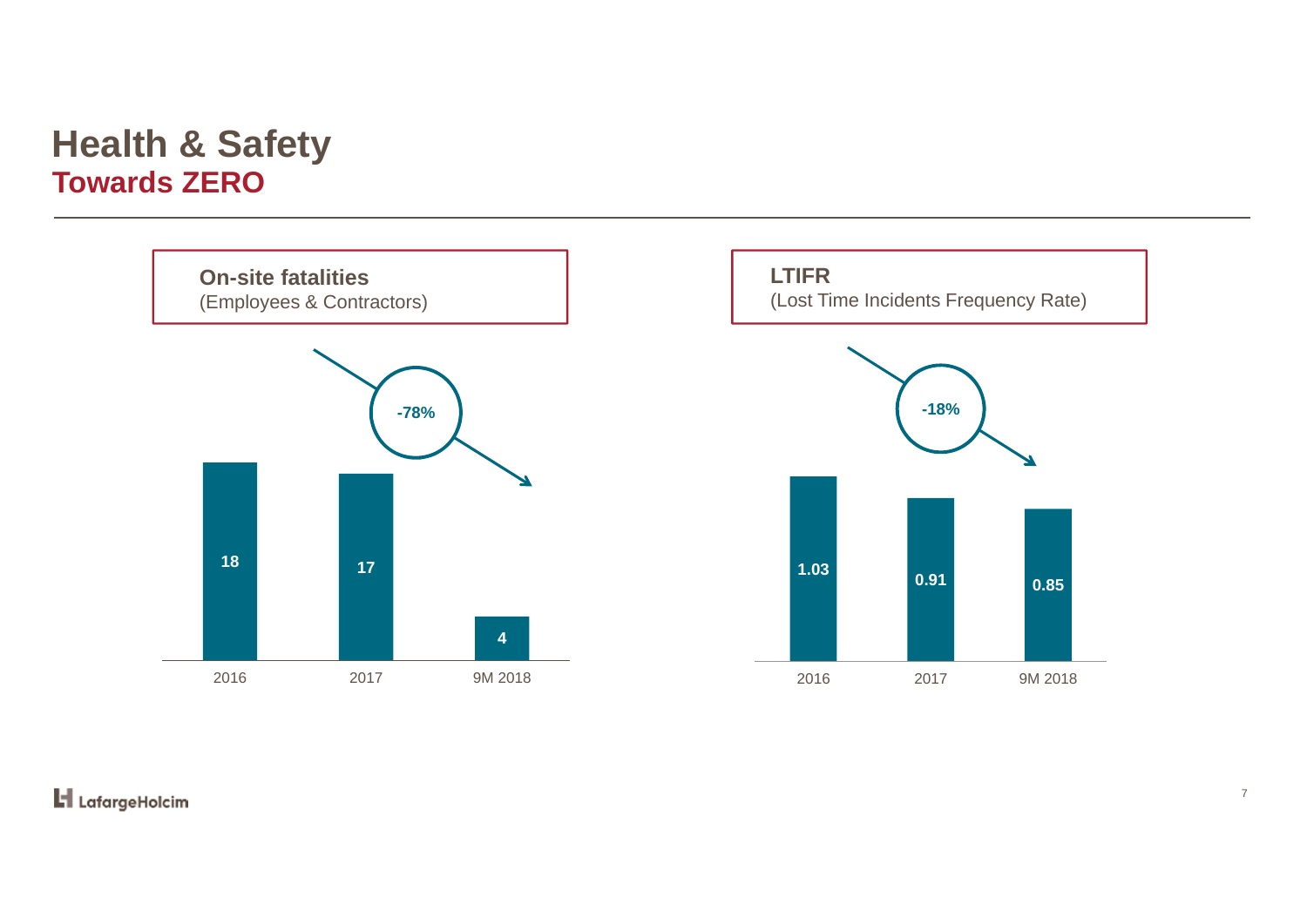# **Disclaimer**

These materials are being provided to you on <sup>a</sup> confidential basis, may not be distributed to the press or to any other persons, may not be redistributed or passed on, directly or indirectly, to any person, or published or reproduced, in whole or in part, by any medium or for any purpose.

This document does not constitute or form part of any offer or invitation to sell or issue, or any solicitation of any offer to purchase or subscribe for, any securities of LafargeHolcim or any subsidiary or affiliate of LafargeHolcim nor should it or any part of it form the basis of, or be relied on in connection with, any purchase, sale or subscription for any securities of LafargeHolcim or any subsidiary or affiliate of LafargeHolcim or be relied on in connection with any contract or commitment whatsoever.

The information contained herein has been obtained from sources believed by LafargeHolcim to be reliable. Whilst all reasonable care has been taken to ensure that the facts stated herein are accurate and that the opinions and expectations contained herein are fair and reasonable, it has not been independently verified and no representation or warranty, expressed or implied, is made by LafargeHolcim or any subsidiary or affiliate of LafargeHolcim with respect to the fairness, completeness, correctness, reasonableness or accuracy of any information and opinions contained herein. In particular, certain of the financial information contained herein has been derived from sources such as accounts maintained by management of LafargeHolcim in the ordinary course of business, which have not been independently verified or audited and may differ from the results of operations presented in the historical audited financial statements of LafargeHolcim and its subsidiaries. Neither LafargeHolcim nor any of its respective affiliates, advisers or representatives shall have any liability whatsoever (in negligence or otherwise) for any loss or damage howsoever arising from any use of this presentation or its contents, or any action taken by you or any of your officers, employees, agents or associates on the basis of the this presentation or its contents or otherwise arising in connection therewith.

The information contained in this presentation has not been subject to any independent audit or review and may contain forward-looking statements, estimates and projections. Statements herein, other than statements of historical fact, regarding future events or prospects, are forward-looking statements, including forward-looking statements regarding the group's business and earnings performance, which are based on management's current plans, estimates, forecasts and expectations. These statements are subject to <sup>a</sup> number of assumptions and entail known and unknown risks and uncertainties, as there are <sup>a</sup> variety of factors that may cause actual results and developments to differ materially from any future results and developments expressed or implied by such forward-looking statements. Forward-looking statements contained in this presentation regarding past trends or activities should not be taken as <sup>a</sup> representation that such trends or activities will continue in the future. Although LafargeHolcim believes that the estimates and projections reflected in the forward-looking statements are reasonable, they may prove materially incorrect, and actual results may materially differ. As <sup>a</sup> result, you should not rely on these forward-looking statements. LafargeHolcim undertakes no obligation to update or revise any forward-looking statements in the future or to adjust them in line with future events or developments, except to the extent required by law.

#### **L** LafargeHolcim